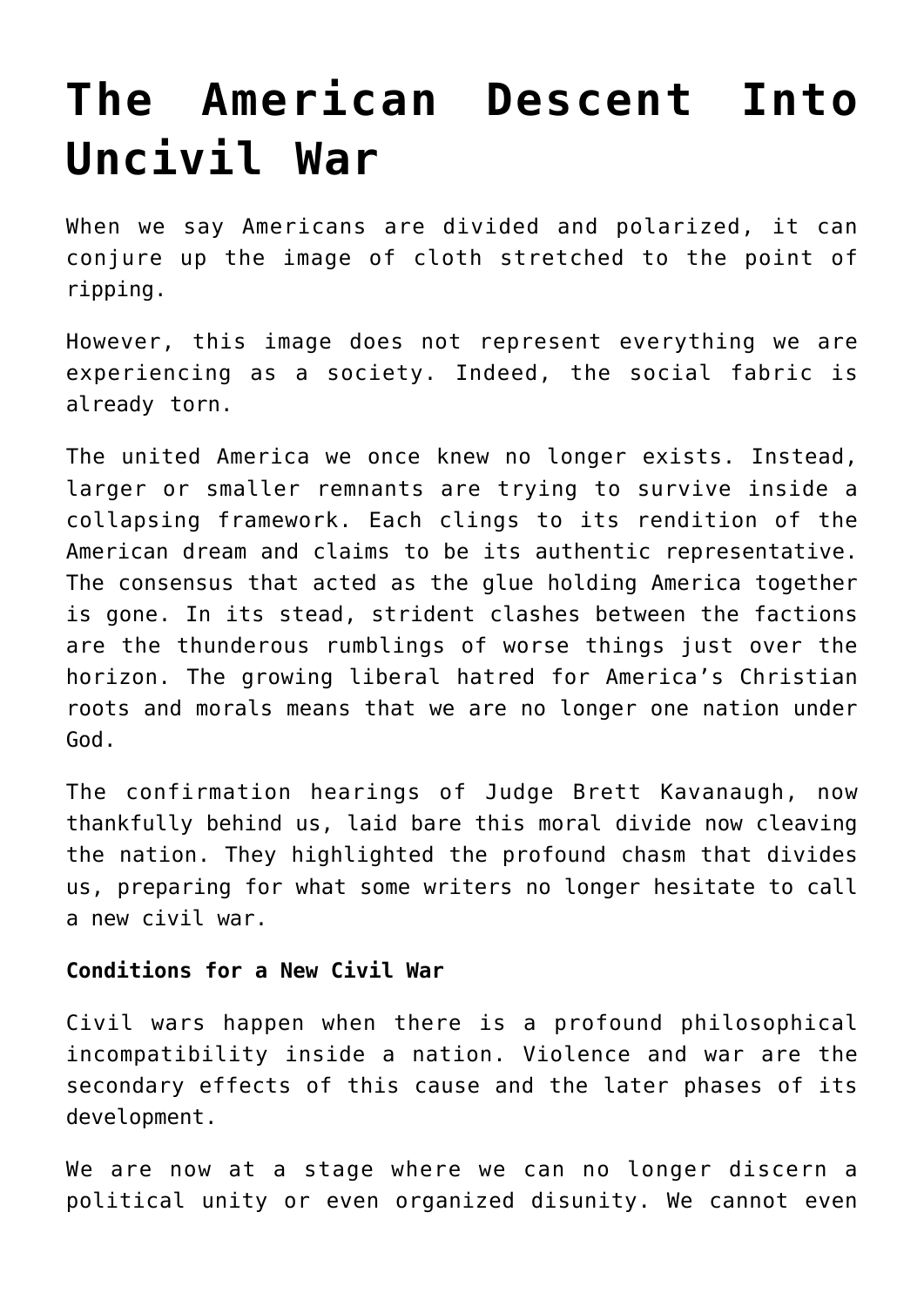agree to disagree. We can discern two general groupings of messy fragments that congeal and dissolve around political and cultural issues. It is far from any neat geographic or political divisions normally associated with civil wars.

# **Unifying Principles That no Longer Unify**

What is at stake is fundamental. Nations are formed around unifying principles to which citizens must give their assent, at least implicitly. America's unifying principles no longer unify.

The principles that defined our socio-political system are those of the classical liberal order. It includes the rule of law, representative government, the defense of private property, and guaranteed individual freedoms.

If not kept in check, this liberal order also tends to destroy moral limits and needed social structures. If restrained and ordered, it can be a practical yet secular framework that allows a nation to prosper.

Our particular brand of liberalism borrowed heavily from the Christian institutions and virtues with which it clashes. Liberalism, for example, exalts the individual yet needs the Christian family to form character. Liberalism promotes extreme freedom yet counts upon Christian morals to bridle the disordered passions. Liberalism glories in its bland secularism but cannot survive without religion, which gives life meaning and purpose.

Thus, the present liberal order has worn down these sustaining Christian institutions. Without them, the classical liberal order will necessarily die of its internal contradictions. Many astute political observers recognize this while others still entertain hopes of reviving this order.

# **Assigning Blame**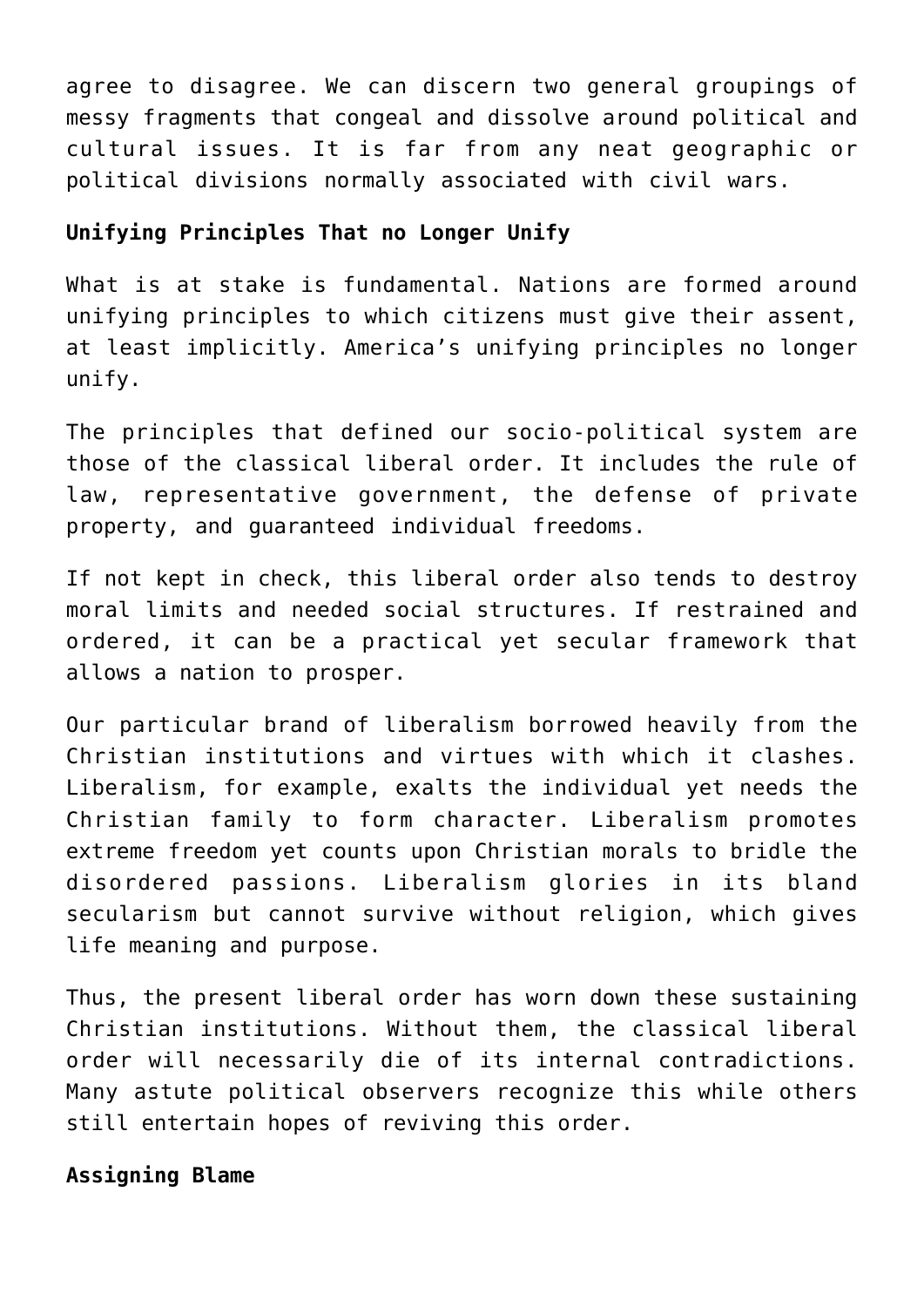Blaming the left for the great incompatibility dividing the nation is easy. Liberals are often the change agents bringing chaos and unbalance to society. Their relativistic (and now nihilistic) narrative lends itself to distorting reality or self-identifying as whatever. Their rage against conservatives is much more strident and rabid than that of the right against them.

However, the incompatibility might be better explained as different interpretations of the same classical liberal thought. Those in one fragment wish to conserve a liberalism still under the influence of past Christian models and mores. Their opponents seek to take the liberal concept of freedom to ever more extreme manifestations of unrestraint and license. Both ends of the spectrum once shared the same liberal idea. Today, they subscribe to disparate understandings of it.

Perhaps the only thing upon which the two factions can agree is that the present state of things is unsustainable. Like spouses in a crumbling marriage, they eschew their marriage obligations, feud over differences instead of patching them up, and plunge into the abyss of divorce. Both sides want an America in their image and likeness, but neither has the means to make this happen. Conservatives lack sufficient authenticity and vigor in the Christian institutions that might regenerate order. Progressives have evanesced to the point that they lack dynamism and fresh ideas.

## **The Tension Between Freedom and Equality**

The resulting stalemate is giving rise to the philosophical incompatibility that prepares not for civil debate but civil war.

This incompatibility stems from the fact that liberalism has always lived in the shadow of the tension between freedom and equality. It never resolved the contradiction of this tension but merely put it off. Distractions like the Cold War,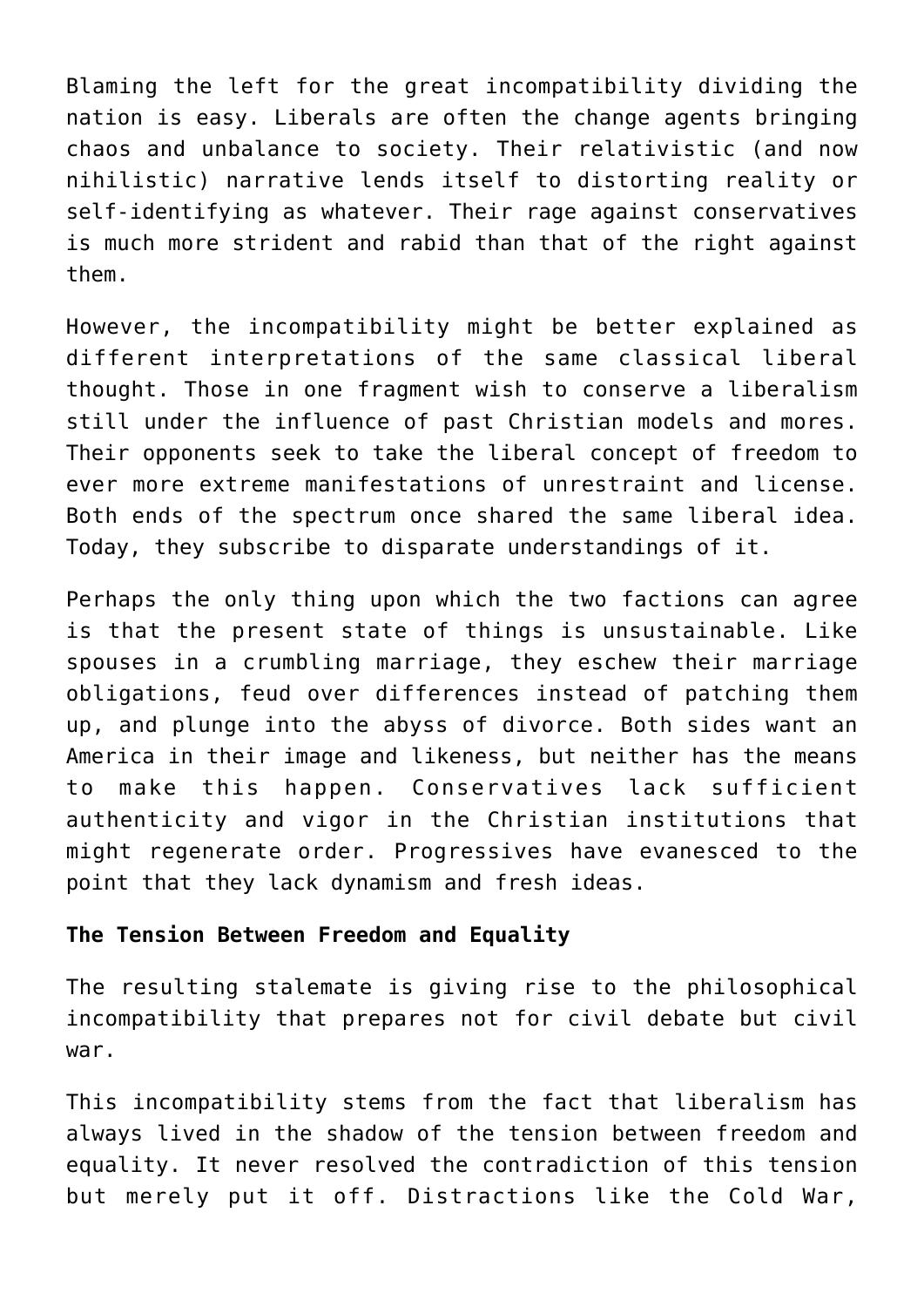progress, and economic development absorbed the nation's attention.

But now, this contradiction has moved into the forefront since there is little Christian restraint left to keep liberalism within the bounds of sanity. Freedom has become license. Reality is denied. You can self-identify as you wish. You can do anything you consent to experience. You can affirm and demand any rights you imagine to exist. Equality has come to mean the most absurd suppression of all inequalities, real, imagined, or politically incorrect. Worse, the full coercive power of government is brought to bear, imposing these fantasies upon unwilling citizens.

Liberalism gone awry is setting the terms of the debate. America's incompatibility and troubles stem from liberalism's false notions of absolute freedom and equality. If these false premises are not rejected, then anything can be expected, as we are now seeing.

#### **Return to Order**

We need truth and reality as the correct premises for the debate. Effecting this does not involve anything new. Instead, it is simply a return to the wellspring from which our Christian civilization sprung. It is nothing else than the natural human desire for all that is good, true, and beautiful. And it necessarily leads to God.

Inside this vision, we will always find everything needed to re-establish order. We must return to the true and classical definition of liberty as man's freedom to pursue what is good, embracing that self-restraint of our unbridled passions that frees us to act in accordance with what is right. We must reaffirm the need for just, proportional, and harmonious inequalities that arise from virtue, talent, strength, character, and tradition. They are the bedrock for true progress and individual development. Such an order presupposes